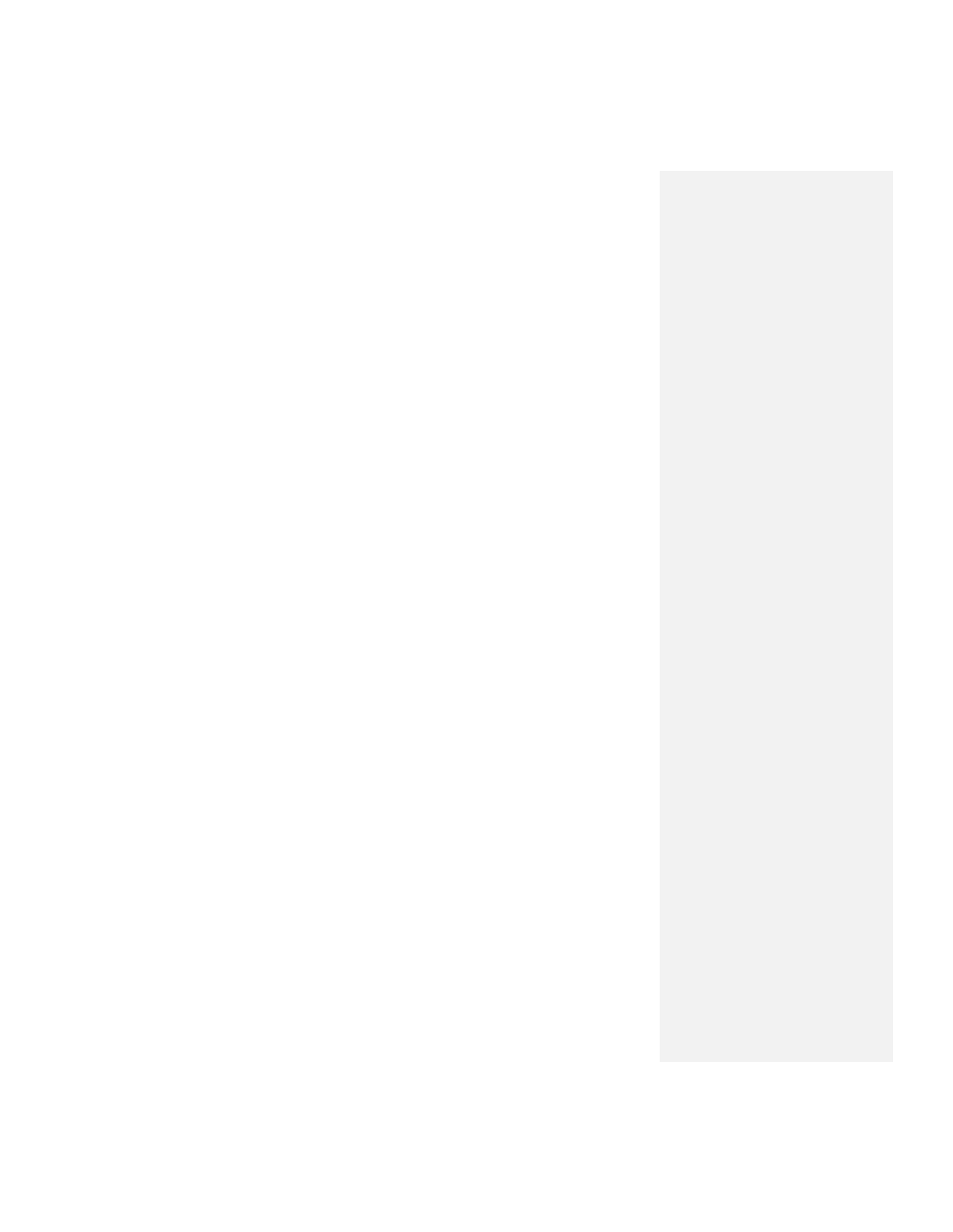# **THE FIRST QUESTIONS ASK FOR SOME BACKGROUND INFORMATION ABOUT YOU.**

# **1. How old are you?**

- a. 11 years old or younger
- b. 12 years old
- c. 13 years old
- d. 14 years old
- e. 15 years old
- f. 16 years old
- g. 17 years old
- h. 18 years old or older

# **2. What is your gender?**

- a. Female
- b. Male

# **3. What grade are you in?**

- a. 6th
- b. 7th
- c. 8th
- d. 9th
- e. 10th
- f. 11th
- g. 12th
- h. Ungraded or other grade

# **4. How do you describe yourself? (YOU CAN CHOOSE ONE ANSWER OR MORE THAN ONE)**

- a. American Indian or Alaskan Native
- b. Asian
- c. Black or African American
- d. Hispanic or Latino
- e. Native Hawaiian or Other Pacific Islander
- f. White

#### **5. Which one of these groups BEST describes you? (CHOOSE ONLY ONE ANSWER)**

- a. American Indian or Alaskan Native
- b. Asian
- c. Black or African American
- d. Hispanic or Latino
- e. Native Hawaiian or Other Pacific Islander
- f. White

# **THE NEXT QUESTIONS ARE SPECIFIC TO HAWAI'I.**

#### **6. How do you describe yourself? (YOU CAN CHOOSE ONE ANSWER OR MORE THAN ONE)**

- a. Black or African American
- b. Caucasian/White
- c. Chinese
- d. Filipino
- e. Hawaiian/Part Hawaiian
- f. Japanese
- g. Pacific Islander
- h. Other
- **7. Which one of these groups BEST describes you? (CHOOSE ONLY ONE ANSWER)** 
	- a. Black or African American
	- b. Caucasian/White
	- c. Chinese
	- d. Filipino
	- e. Hawaiian/Part Hawaiian
	- f. Japanese
	- g. Pacific Islander
	- h. Other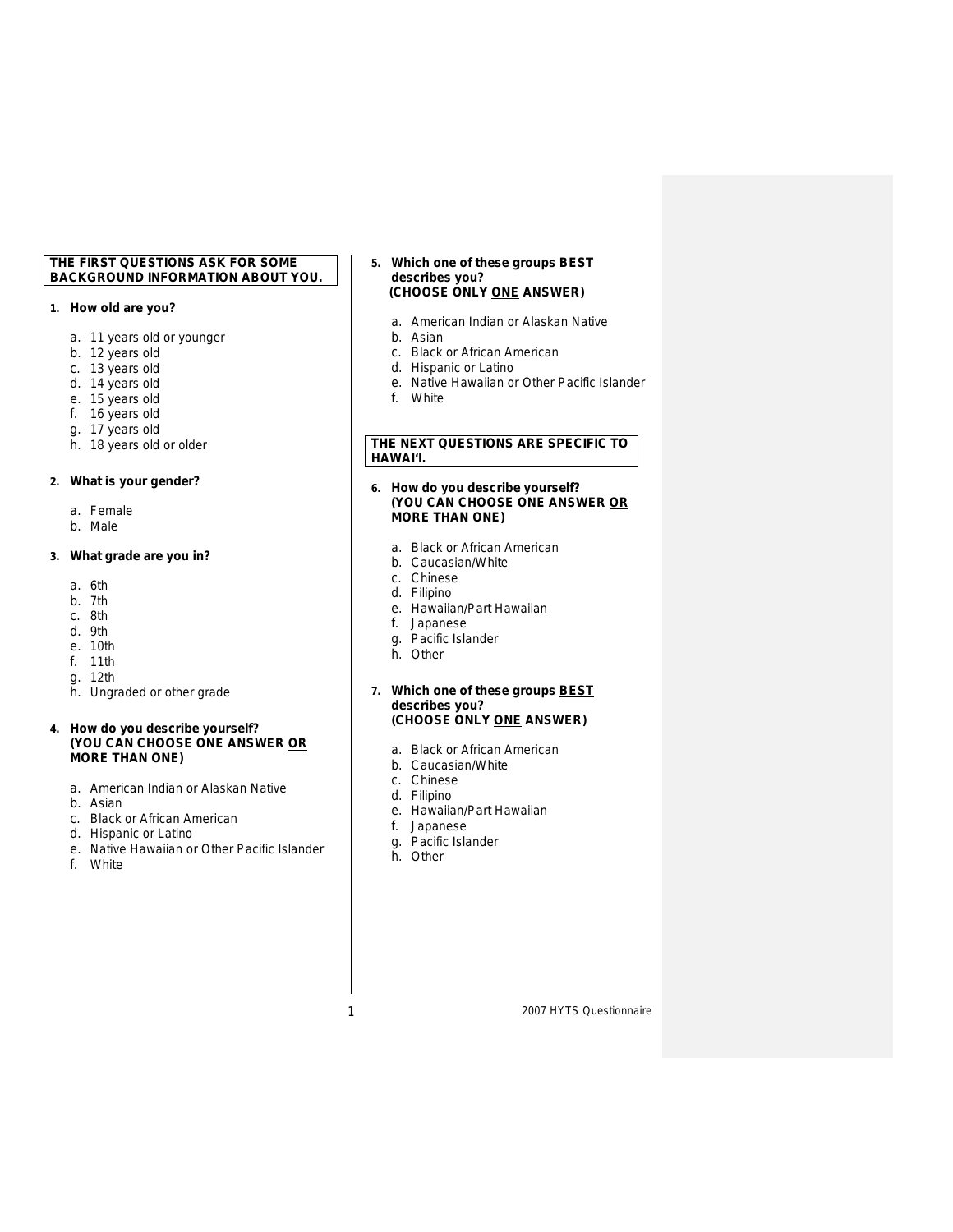# **8. What language do you speak mainly at home?**

# **(CHOOSE ONLY ONE ANSWER)**

- a. English
- b. Chinese (any dialect)
- c. Japanese
- d. Hawaiian
- e. Ilokano or Tagalog
- f. Spanish
- g. Other

# **9. Which answer BEST describes where you were born?**

- a. I was born in Hawai'i
- b. I was born in the United States outside of Hawai'i
- c. I was born in another country
- d. I don't know

# **10. Which answer BEST describes where your mother was born?**

- a. My mother was born in Hawai'i
- b. My mother was born in the United States outside of Hawai'i
- c. My mother was born in another country
- d. I don't know

# **11. Which answer BEST describes where your father was born?**

- a. My father was born in Hawai'i
- b. My father was born in the United States outside of Hawai'i
- c. My father was born in another country
- d. I don't know

#### **12. During the last 4 weeks, about how much money did you have each week to spend any way you want to?**

- a. None
- b. Less than \$1
- c. \$1 to \$5
- d. \$6 to \$10
- e. \$11 to \$20
- f. \$21 to \$50
- g. More than \$50

# **THE NEXT GROUP OF QUESTIONS ASKS ABOUT TOBACCO USE.**

# **Cigarette Smoking**

- **13. Have you ever tried cigarette smoking, even one or two puffs?**
	- a. Yes
	- b. No
- **14. How old were you when you smoked a whole cigarette for the first time?**
	- a. I have never smoked a whole cigarette
	- b. 8 years old or younger
	- c. 9 or 10 years old
	- d. 11 or 12 years old
	- e. 13 or 14 years old
	- f. 15 or 16 years old
	- g. 17 years old or older

2 2007 HYTS Questionnaire

**Comment [ 1]:** CORE--NEW QUESTION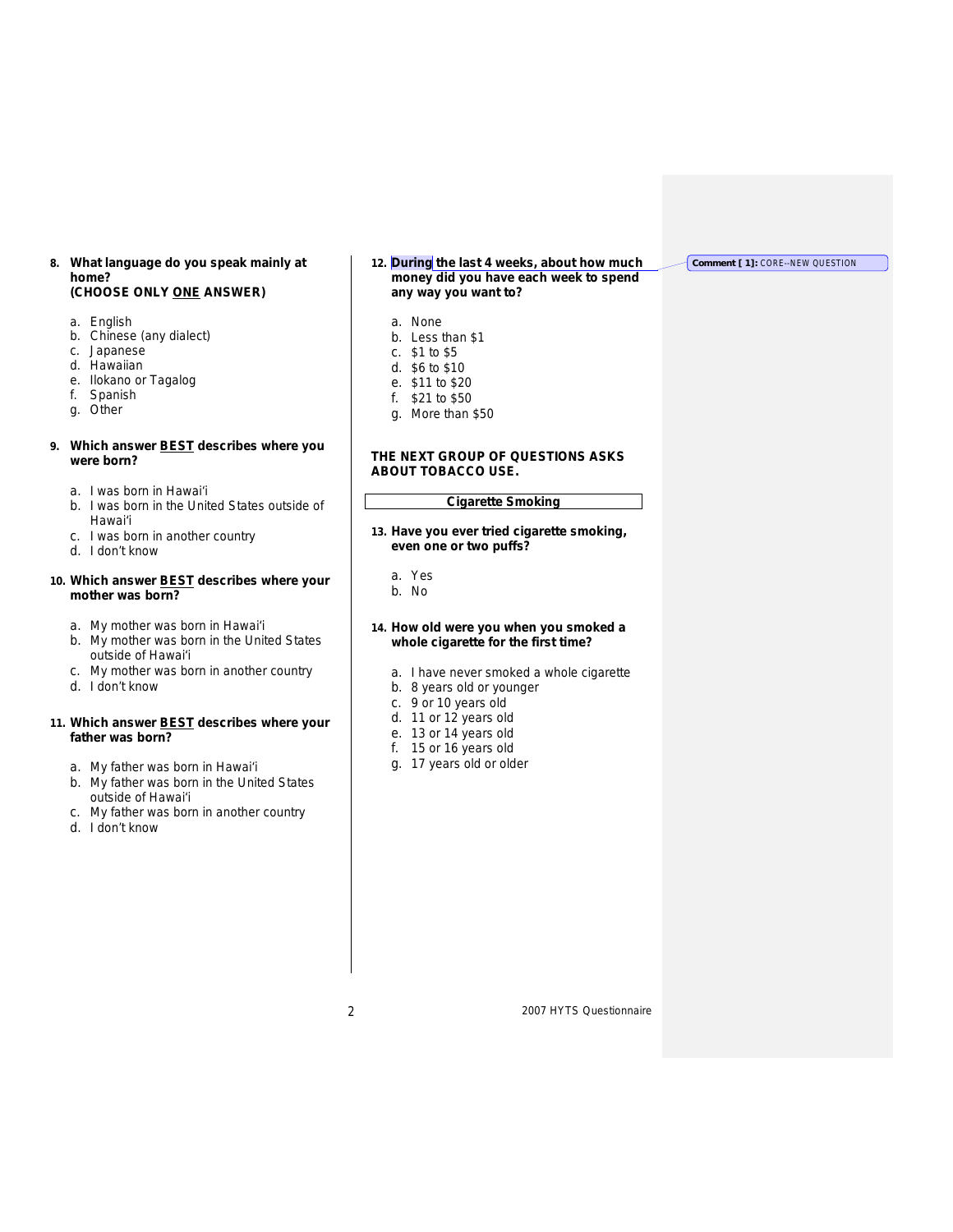#### **15. About how many cigarettes have you smoked in your entire life?**

- a. None
- b. 1 or more puffs but never a whole cigarette
- c. 1 cigarette
- d. 2 to 5 cigarettes
- e. 6 to 15 cigarettes (about ½ a pack total)
- f. 16 to 25 cigarettes (about 1 pack total) g. 26 to 99 cigarettes (more than 1 pack but less than 5 packs)
- h. 100 or more cigarettes (5 or more packs)

# **16. During the past 30 days, on how many days did you smoke cigarettes?**

- a. 0 days
- b. 1 or 2 days
- c. 3 to 5 days
- d. 6 to 9 days
- e. 10 to 19 days
- f. 20 to 29 days
- g. All 30 days

# **17. During the past 30 days, on the days you smoked, how many cigarettes did you smoke per day?**

- a. I did not smoke cigarettes during the past 30 days
- b. Less than 1 cigarette per day
- c. 1 cigarette per day
- d. 2 to 5 cigarettes per day
- e. 6 to 10 cigarettes per day
- f. 11 to 20 cigarettes per day
- g. More than 20 cigarettes per day

#### **18. During the past 30 days, what brand of cigarettes did you usually smoke? (CHOOSE ONLY ONE ANSWER)**

- a. I did not smoke cigarettes during the past 30 days
- b. I do not have a usual brand
- c. Camel
- d. Marlboro
- e. Newport<br>f. Virginia S
- Virginia Slims
- g. GPC, Basic, or Doral
- h. Some other brand

#### **19. Are the cigarettes you usually smoke menthol cigarettes?**

- a. I do not smoke cigarettes
- b. Yes
- c. No

# **20. During the past 30 days, what brand of menthol cigarettes did you usually smoke?**

# **(CHOOSE ONLY ONE ANSWER)**

- a. I did not smoke cigarettes during the past 30 days
- b. I did not smoke menthol cigarettes during the past 30 days
- c. I do not have a usual brand
- d. Kool
- e. Marlboro Menthol
- f. Newport or Salem
- g. Generic Menthol, for example, USA
- h. Some other brand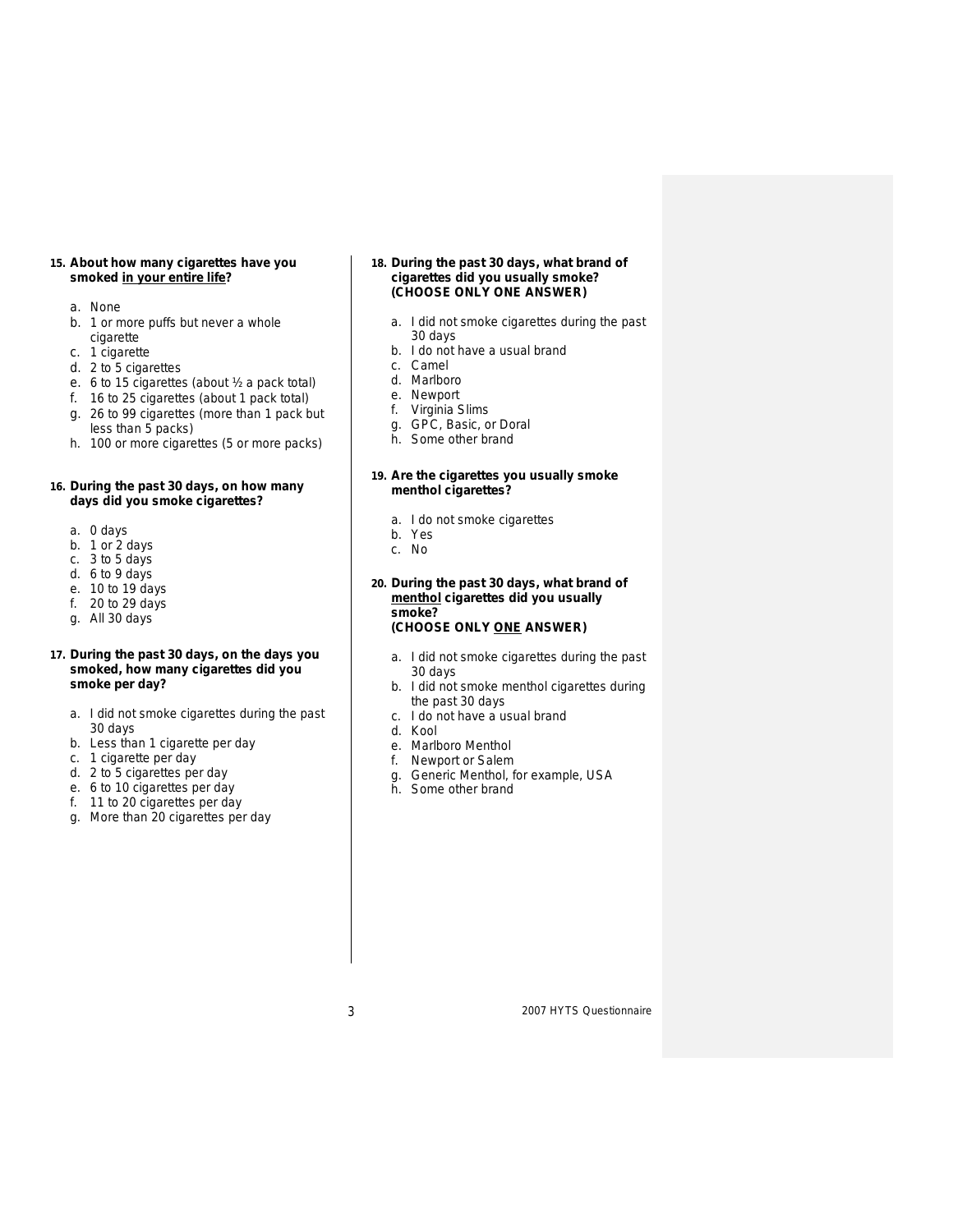- **21. During the past 30 days, how did you usually get your cigarettes? (CHOOSE ONLY ONE ANSWER)**
	- a. I did not smoke cigarettes during the past 30 days
	- b. I bought them in a store such as a convenience store, supermarket, discount store, or gas station
	- c. I bought them from a vending machine
	- d. I gave someone else money to buy them for me
	- e. I borrowed (or bummed) them from someone else
	- f. A person 18 years old or older gave them to me
	- g. I took them from a store or family member
	- h. I got them some other way

# **22. During the past 30 days, where did you buy the last pack of cigarettes you bought? (CHOOSE ONLY ONE ANSWER)**

- a. I did not buy a pack of cigarettes during the past 30 days
- b. A gas station
- c. A convenience store
- d. A grocery store
- e. A drugstore
- f. A vending machine
- g. I bought them over the Internet
- h. Other

# **23. When you buy cigarettes, do you usually buy them individually, by the pack, or by the carton?**

- a. I do not buy cigarettes
- b. Individually (loose cigarettes)
- c. By the pack
- d. By the carton
- **24. During the past 30 days did you buy any cigarettes from a lunch wagon or manapua truck vendor?**
	- a. I did not buy any cigarettes in the past 30 days
	- b. Yes
	- c. No
- **25. During the past 30 days, did anyone ever refuse to sell you cigarettes because of your age?**
	- a. I did not try to buy cigarettes in a store during the past 30 days
	- b. Yes, someone refused to sell me cigarettes because of my age
	- c. No, no one refused to sell me cigarettes because of my age

#### **26. In the area where you live, do you know of any places that sell single or loose cigarettes?**

- a. Yes
- b. No

# **27. During the past 30 days, on how many days did you smoke cigarettes on school property?**

- a. 0 days
- b. 1 or 2 days
- c. 3 to 5 days
- d. 6 to 9 days
- e. 10 to 19 days
- f. 20 to 29 days
- g. All 30 days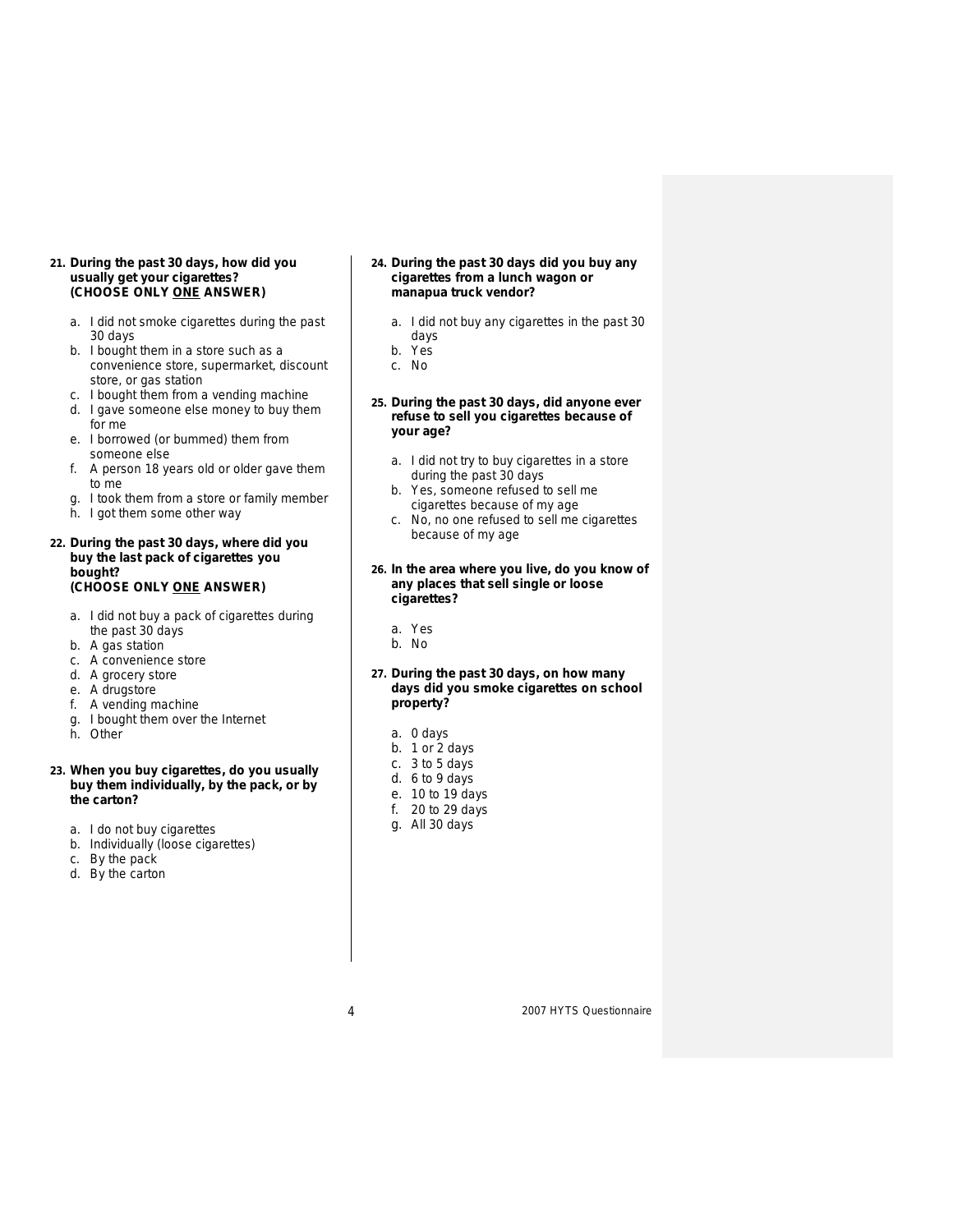# **28. When was the last time you smoked a cigarette, even one or two puffs?**

- a. I have never smoked even one or two puffs
- b. Earlier today
- c. Not today but sometime during the past 7 days
- d. Not during the past 7 days but sometime during the past 30 days
- e. Not during the past 30 days but sometime during the past 6 months
- f. Not during the past 6 months but sometime during the past year
- g. 1 to 4 years ago
- h. 5 or more years ago

## **29. How long can you go without smoking before you feel like you need a cigarette?**

- a. I have never smoked cigarettes
- b. I do not smoke now
- c. Less than an hour
- d. 1 to 3 hours
- e. More than 3 hours but less than a day
- f. A whole day
- g. Several days
- h. A week or more

# **30. Do you want to stop smoking cigarettes?**

- a. I do not smoke now
- b. Yes
- c. No
- **31. During the past 12 months, did any doctor, dentist, nurse, or other health professional ask you if you smoke?**
	- a. Yes
	- b. No
	- c. Don't know / not sure
- **32. During the past 12 months, did any doctor, dentist, nurse, or other health professional advise you not to smoke?**
	- a. Yes
	- b. No
	- c. Don't know / not sure
- **33. Has a doctor or nurse ever told you that you have asthma?**
	- a. Yes
	- b. No
	- c. Not sure

# **34. Do you still have asthma?**

- a. I have never had asthma
- b. Yes
- c. No
- d. Not sure
- **35. How many times during the past 12 months have you stopped smoking for one day or longer because you were trying to quit smoking?**
	- a. I have not smoked in the past 12 months
	- b. I have not tried to quit
	- c. 1 time
	- d. 2 times
	- e. 3 to 5 times
	- f. 6 to 9 times
	- g. 10 or more times

# **36. When you last tried to quit, how long did you stay off cigarettes?**

- a. I have never smoked cigarettes
- b. I have never tried to quit
- c. Less than a day
- d. 1 to 7 days
- e. More than 7 days but less than 30 days
- f. 30 days or more but less than 6 months
- g. 6 months or more but less than a year
- h. 1 year or more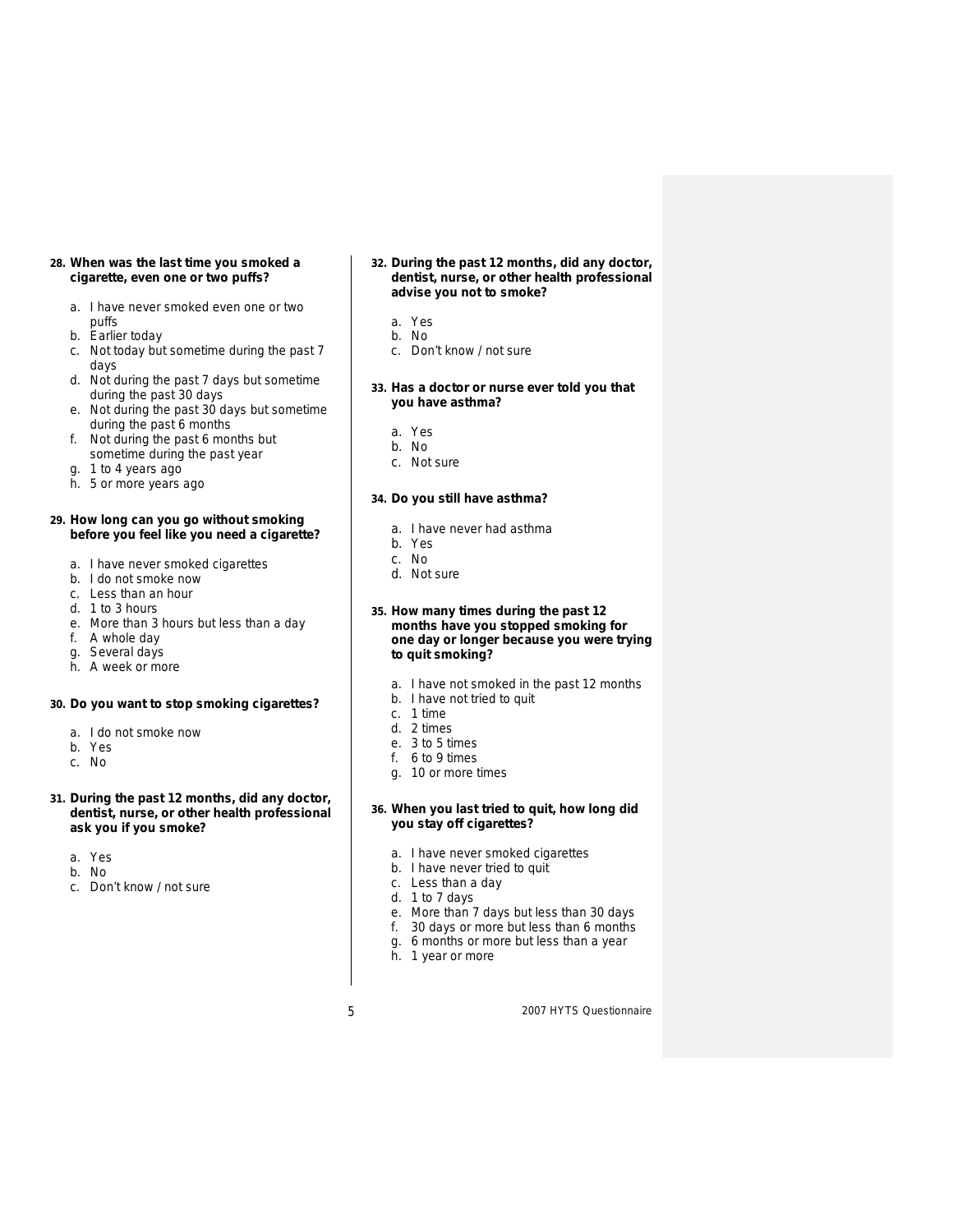#### **Smokeless Tobacco: Chewing Tobacco, Snuff, or Dip**

- **37. Have you ever used chewing tobacco, snuff, or dip, such as Redman, Levi Garrett, Beechnut, Skoal, Skoal Bandits, or Copenhagen?**
	- a. Yes
	- b. No
	-
- **38. During the past 30 days, on how many days did you use chewing tobacco, snuff, or dip?** 
	- a. 0 days
	- b. 1 or 2 days
	- c. 3 to 5 days
	- d. 6 to 9 days
	- e. 10 to 19 days
	- f. 20 to 29 days
	- g. All 30 days

# **39. During the past 30 days, on how many days did you use chewing tobacco, snuff, or dip on school property?**

- a. 0 days
- b. 1 or 2 days
- c. 3 to 5 days
- d. 6 to 9 days
- e. 10 to 19 days
- f. 20 to 29 days
- g. All 30 days
	-

# **Cigars**

- **40. Have you ever tried smoking cigars, cigarillos, or little cigars, even one or two puffs?** 
	- a. Yes

b. No

- **41. During the past 30 days, on how many days did you smoke cigars, cigarillos, or little cigars?**
	- a. 0 days
	- b. 1 or 2 days
	- c. 3 to 5 days
	- d. 6 to 9 days
	- e. 10 to 19 days
	- f. 20 to 29 days
	- g. All 30 days

**42. During the past 30 days, on how many days did you smoke tobacco in a pipe?**

**Pipes**

- a. 0 days
- b. 1 or 2 days
- c. 3 to 5 days
- d. 6 to 9 days
- e. 10 to 19 days
- f. 20 to 29 days
- g. All 30 days

# **THE NEXT QUESTIONS ARE ABOUT BIDIS (OR "BEEDIES") AND KRETEKS (ALSO CALLED "CLOVE CIGARETTES"). BIDIS are small brown cigarettes from India consisting of tobacco wrapped in a leaf tied with a thread. KRETEKS are cigarettes containing tobacco and clove extract.**

- **43. Have you ever tried smoking any of the following?**
	- a. Bidis
	- b. Kreteks
	- c. I have tried both bidis and kreteks
	- d. I have never smoked bidis or kreteks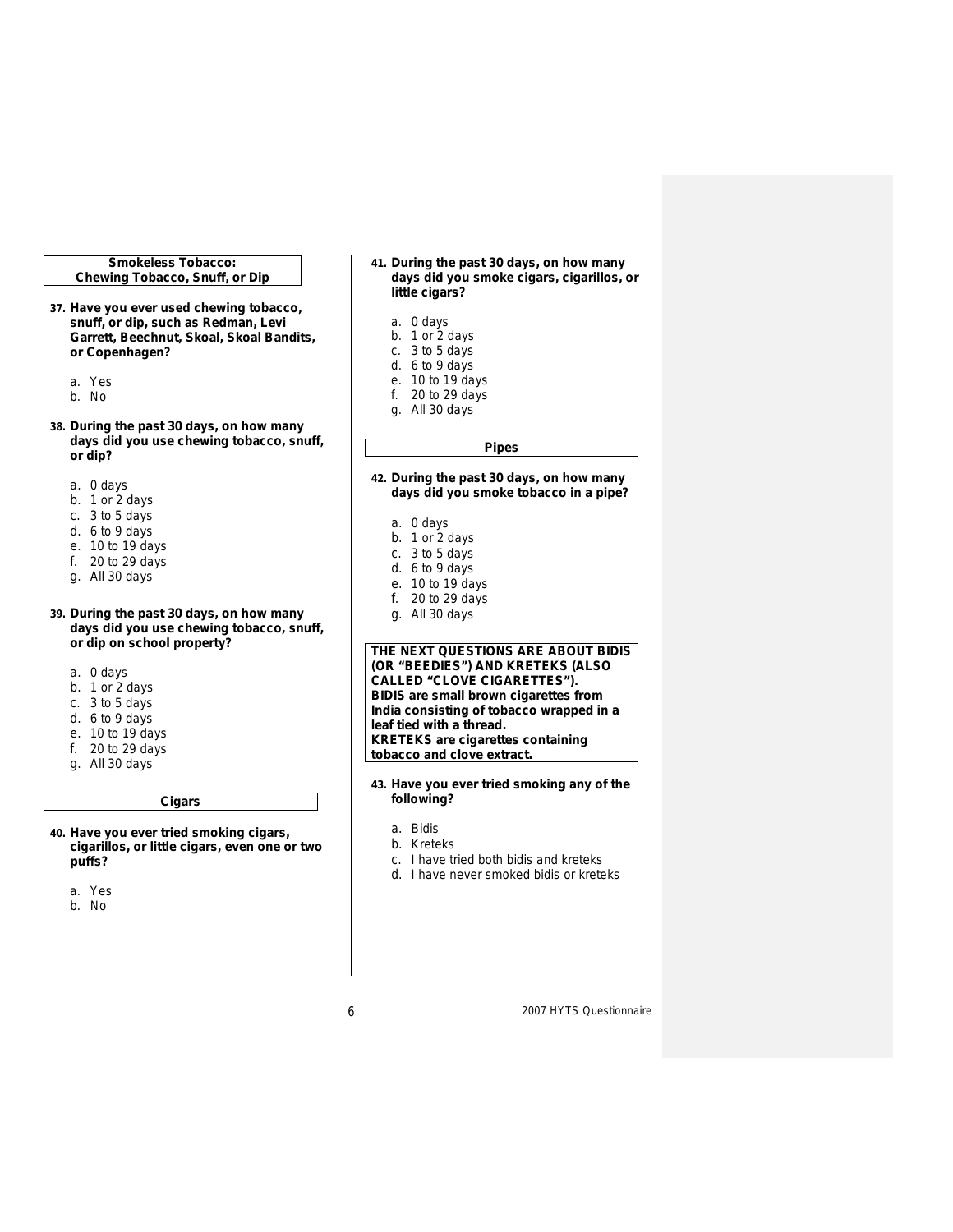#### **44. During the past 30 days, on how many days did you smoke bidis?**

- a. 0 days
- b. 1 or 2 days
- c. 3 to 5 days
- d. 6 to 9 days
- e. 10 to 19 days
- f. 20 to 29 days
- g. All 30 days

# **THE NEXT QUESTIONS ASK ABOUT YOUR THOUGHTS ABOUT TOBACCO.**

# **45. Do you think that you will try a cigarette soon?**

- a. I have already tried smoking cigarettes
- b. Yes
- c. No

# **46. Do you think you will smoke a cigarette at anytime during the next year?**

- a. Definitely yes
- b. Probably yes
- c. Probably not
- d. Definitely not

# **47. If one of your best friends offered you a cigarette, would you smoke it?**

- a. Definitely yes
- b. Probably yes
- c. Probably not
- d. Definitely not

# **48. In the past 12 months, how often have your parents or guardians discussed the dangers of tobacco use with you?**

- a. Never
- b. Rarely
- c. Sometimes
- d. Often
- e. Very often

#### **49. Do you think people can get addicted to using tobacco just like they can get addicted to using cocaine or heroin?**

- a. Definitely yes
- b. Probably yes
- c. Probably not
- d. Definitely not
- **50. Out of 100 students in Hawai'i, at your grade level, how many do you think smoke cigarettes?**
	- a. 0-10
	- b. 11-20
	- c. 21-30
	- d. 31-40 e. 41-50
	- f. 51 or more
	-

# **51. Do you think young people who smoke cigarettes have more friends?**

- a. Definitely yes
- b. Probably yes
- c. Probably not
- d. Definitely not
- **52. Do you think smoking cigarettes makes young people look cool or fit in?**
	- a. Definitely yes
	- b. Probably yes
	- c. Probably not
	- d. Definitely not
	-

# **53. Have you ever participated in a program to help you quit using tobacco?**

- a. I have never used tobacco
- b. Yes
- c. No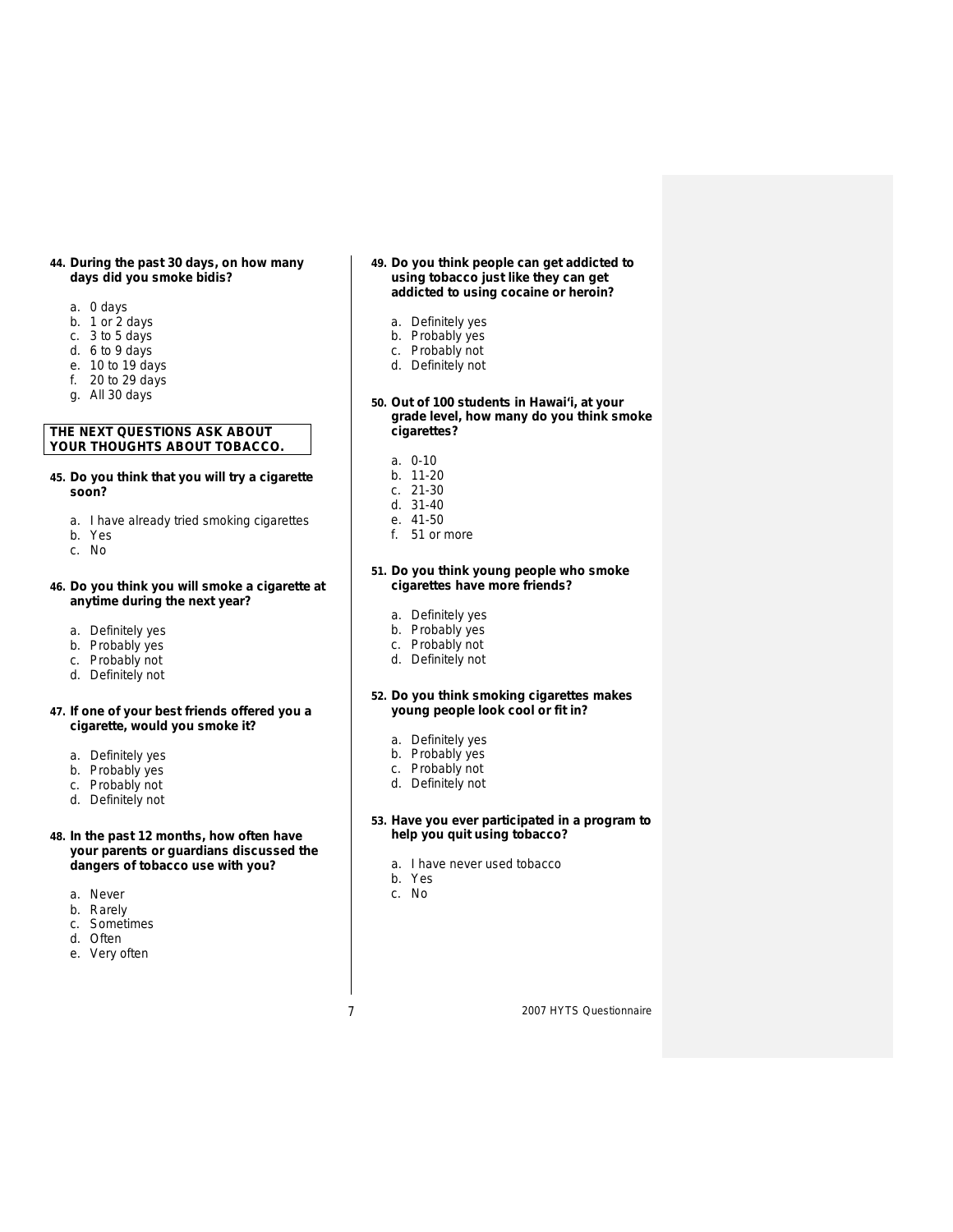- **54. During this school year, were you taught in any of your classes about the dangers of tobacco use?**
	- a. Yes
	- b. No
	- c. Not sure
- **55. During this school year, did you practice ways to say NO to tobacco in any of your classes (for example by role-playing)?**
	- a. Yes
	- b. No
	- c. Not sure

# **THE NEXT QUESTIONS ASK ABOUT EVENTS YOU MAY HAVE ATTENDED OR WHAT YOU HAVE SEEN ON TV, AT THE MOVIES, OR ON THE INTERNET.**

- **56. During the past 12 months, have you participated in any community activities to discourage people your age from using cigarettes, chewing tobacco, snuff, dip, or cigars?**
	- a. Yes
	- b. No
	- c. I did not know about any activities

# **57. Have you heard of REAL, Hawai'i's Youth Against Tobacco?**

- a. Yes
- b. No
- c. Not sure

# **58. Are you a member of REAL?**

- a. Yes
- b. No
- c. Not sure
- **59. During the past 30 days, have you seen or heard commercials on TV, the Internet, or on the radio about the dangers of cigarette smoking?**
	- a. Not in the past 30 days
	- b. 1-3 times in the past 30 days
	- c. 1-3 times per week
	- d. Daily or almost daily
	- e. More than once a day
- **60. During the past 30 days, did you see or hear any anti-tobacco advertising on any of the following? (YOU CAN CHOOSE ONE ANSWER OR MORE THAN ONE)**
	- a. Advertising on walls or on kiosks,
		- shopping centers, or malls
	- b. TV ads c. Radio ads
	- d. Aloha Stadium
	- e. A bus
	- f. Parking lots
	-
	- g. On-screen ads in movie theaters
	- h. Print ads (Sassy, Honolulu Weekly)

# **61. When you watch TV or go to movies, how often do you see actors using tobacco?**

- a. I don't watch TV or go to movies
- b. Most of the time
- c. Some of the time
- d. Hardly ever
- e. Never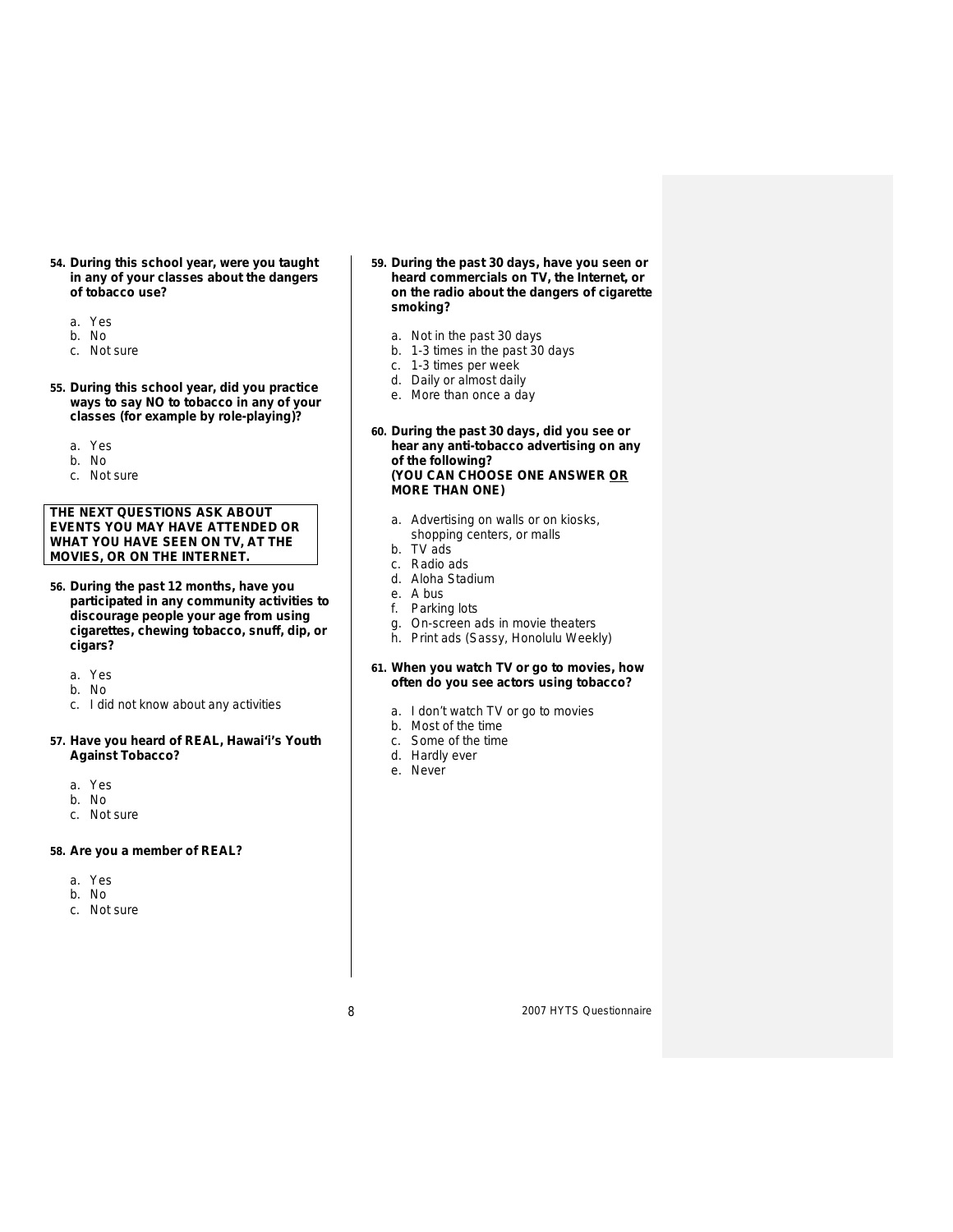# **SOME TOBACCO COMPANIES MAKE ITEMS LIKE SPORTS GEAR, T-SHIRTS, LIGHTERS, HATS, JACKETS, AND SUNGLASSES THAT PEOPLE CAN BUY OR RECEIVE FREE.**

- **62. When you go to a convenience store, Mom & Pop store, or gas station, how often do you see advertisements for cigarettes, chewing tobacco, or snuff on items like sporting gear, t-shirts, hats, sunglasses, lighters, or ashtrays that have tobacco names or pictures on them?** 
	- a. I never go to convenience stores, Mom & Pop stores, or gas stations
	- b. A lot
	- c. Sometimes
	- d. Never
- **63. Would you ever use or wear something that has a tobacco company name or picture on it such as a lighter, t-shirt, hat, or sunglasses?**
	- a. Definitely yes
	- b. Probably yes
	- c. Probably not
	- d. Definitely not

# **THE NEXT QUESTIONS ASK ABOUT YOUR EXPOSURE TO TOBACCO USE.**

**64. During the past 7 days, on how many days were you in the same room with someone who was smoking cigarettes?** 

a. 0 days

- b. 1 or 2 days
- c. 3 or 4 days
- d. 5 or 6 days
- e. 7 days

#### **65. During the past 7 days, on how many days did someone smoke cigarettes inside your home?**

- a. 0 days
- b. 1 or 2 days
- c. 3 or 4 days
- d. 5 or 6 days
- e. 7 days
- **66. Which of these statements best describes the rules about smoking inside the house where you live? Smoking is…**
	- a. Never allowed inside my home
	- b. Allowed but only at some times or in some places
	- c. Always allowed inside my home
- **67. Which of the following best describes the rules about smoking inside the vehicle you drive or ride in the most? Smoking is…**
	- a. Never allowed inside the vehicle
	- b. Sometimes allowed in the vehicle
	- c. Always allowed inside the vehicle
- **68. During the past 7 days, on how many days did you ride in a car with someone who was smoking cigarettes?**
	- a. 0 days
	- b. 1 or 2 days
	- c. 3 or 4 days
	- d. 5 or 6 days
	- e. 7 days